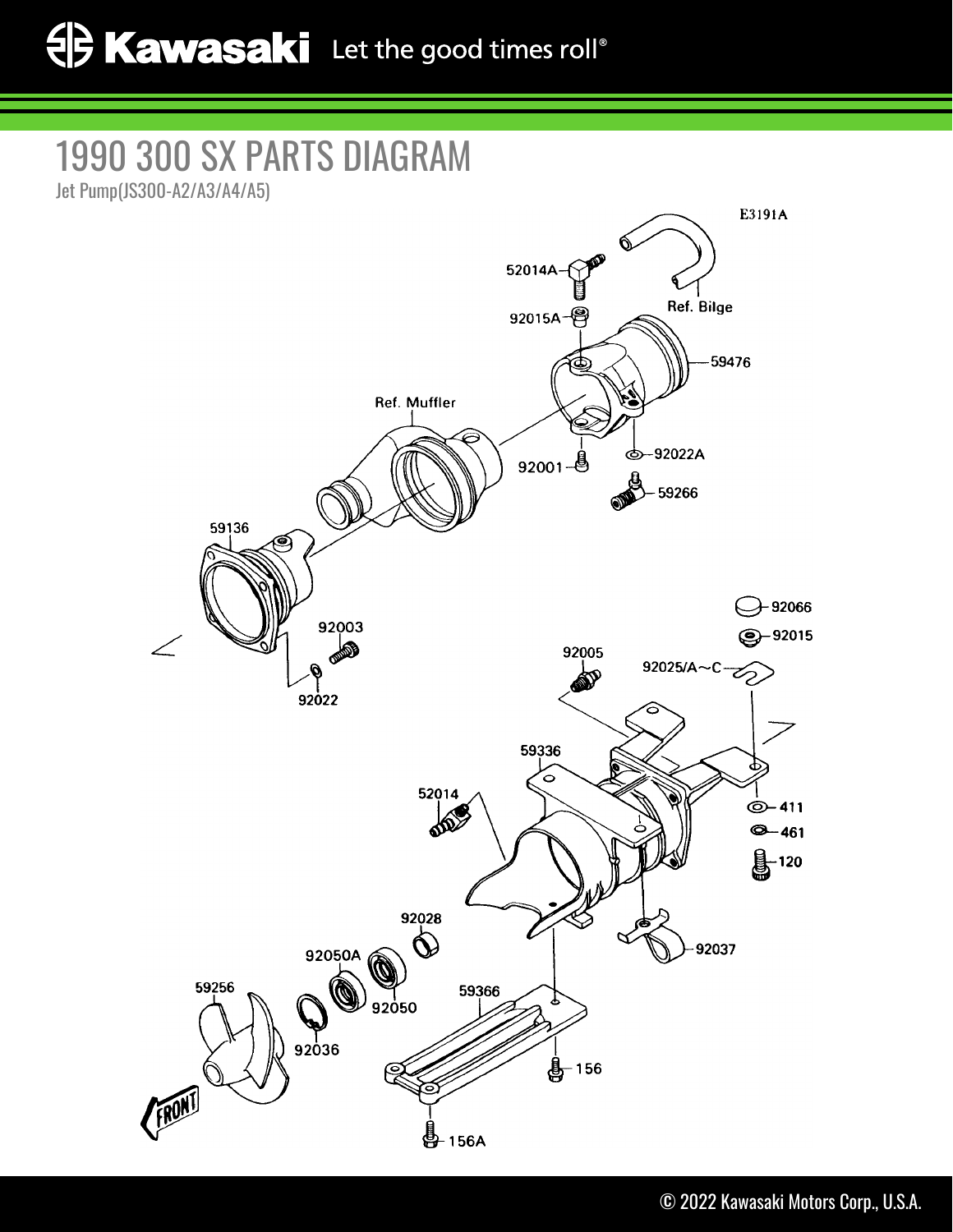## 1990 300 SX PARTS LIST

Jet Pump(JS300-A2/A3/A4/A5)

| <b>ITEM NAME</b>                  | <b>PART NUMBER</b> | <b>QUANTITY</b> |
|-----------------------------------|--------------------|-----------------|
| ELBOW (Ref # 52014)               | 52014-3002         | 1               |
| <b>ELBOW (Ref # 52014A)</b>       | 52014-3701         | 1               |
| NOZZLE-PUMP (Ref # 59136)         | 59136-3702         | 1               |
| IMPELLER (Ref # 59256)            | 59256-3706         | 1               |
| JOINT-BALL (Ref # 59266)          | 59266-3701         | 1               |
| <b>CASE-PUMP (Ref # 59336)</b>    | 59336-3701         | 1               |
| <b>GRATE (Ref # 59366)</b>        | 59366-3001         | 1               |
| NOZZLE-STRG (Ref # 59476)         | 59476-3704         | 1               |
| BOLT, SOCKET, 6X11 (Ref # 92001)  | 92001-3701         | 1               |
| BOLT,8X22 (Ref # 92003)           | 92003-528          | 4               |
| FITTING, GREASE (Ref # 92005)     | 92005-501          | 1               |
| NUT, 10MM (Ref # 92015)           | 92015-3005         | 4               |
| NUT,10MM (Ref # 92015A)           | 92015-3732         | 1               |
| <b>WASHER (Ref # 92022)</b>       | 92022-562          | 4               |
| <b>WASHER (Ref # 92022A)</b>      | 92022-567          | 1               |
| SHIM, T=0.3MM (Ref # 92025)       | 92025-3701         | <b>AR</b>       |
| SHIM, T=0.5MM (Ref # 92025A)      | 92025-3702         | <b>AR</b>       |
| SHIM, T=1.0MM (Ref # 92025B)      | 92025-3703         | AR              |
| SHIM, T=1.5MM (Ref # 92025C)      | 92025-3704         | <b>AR</b>       |
| <b>BUSHING (Ref # 92028)</b>      | 92028-503          | 1               |
| RING-SNAP (Ref # 92036)           | 92036-502          | 1               |
| CLAMP (Ref # 92037)               | 92037-3731         | 1               |
| SEAL-OIL, SCY 20368 (Ref # 92050) | 92050-502          | 1               |
| SEAL-OIL, SC20367 (Ref # 92050A)  | 92050-503          | 1               |
| PLUG (Ref # 92066)                | 92066-3703         | 4               |
| BOLT-SOCKET (Ref # 120)           | 120R1025           | 4               |
| BOLT-WP, 6X12 (Ref # 156)         | 156R0612           | 1               |
| <b>BOLT-WP (Ref #156A)</b>        | 156R0630           | $\overline{2}$  |
| WASHER-PLAIN, 10MM (Ref # 411)    | 411S1000           | 4               |